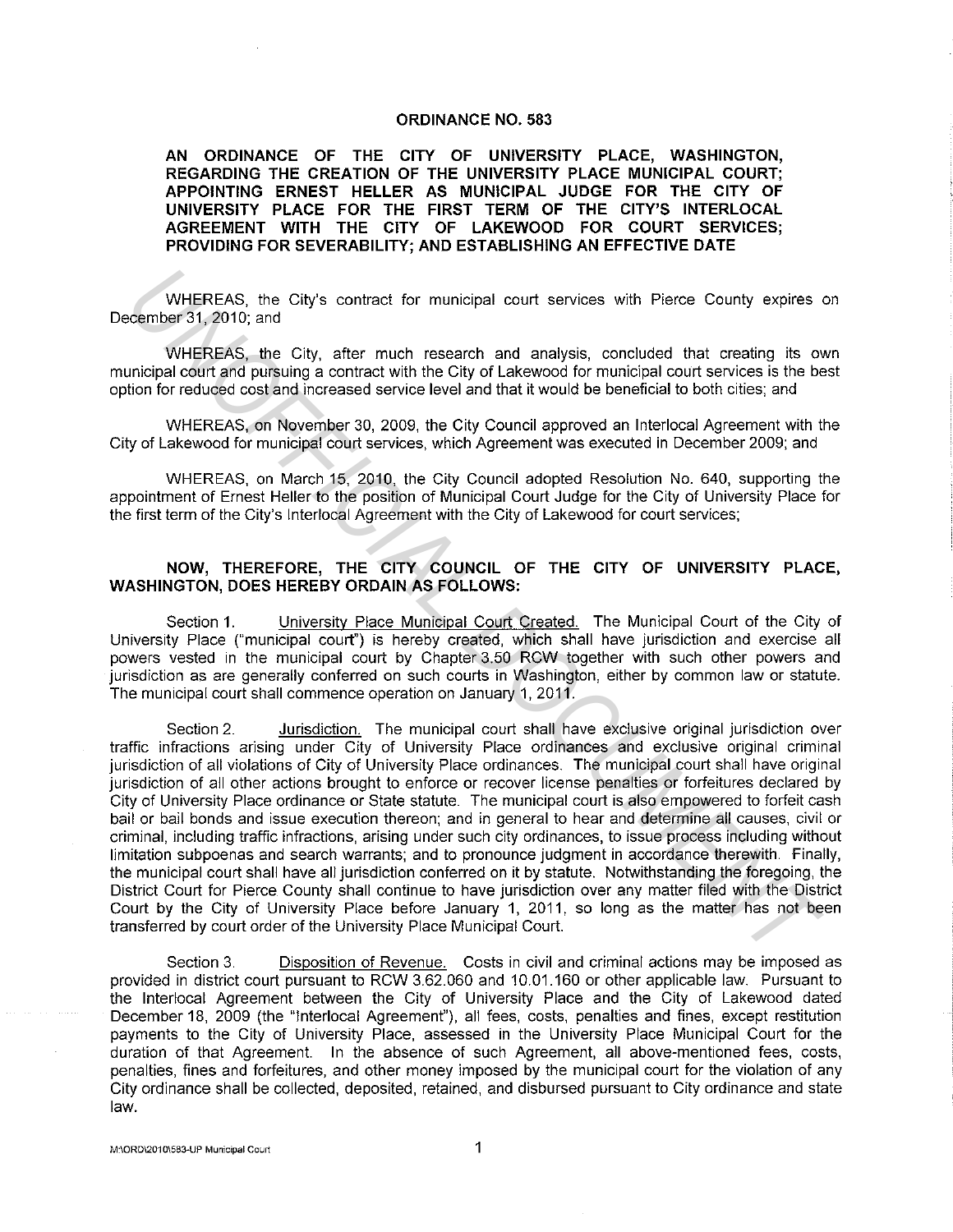Section 4. Municipal Judge.

- A. Appointment. Consistent with RCW 35A.13.080, the City Manager hereby appoints and the City Council hereby confirms Ernest Heller as municipal judge for the City of University Place for the first term of the City's lnterlocal Agreement with the City of Lakewood for court services. Ernest Heller shall work less than a full time equivalent as defined in RCW 3.50.055.
- B. Term. The municipal judge shall serve consistent with RCW 3.50.040, with his term running concurrent with Ernest Heller's term with the City of Lakewood.
- C. Judicial Qualifications. At the time of the appointment or election, Ernest Heller is qualified for the position of municipal judge under all applicable state statutes, including without limitation RCW 3.50.040 and 3.50.050.
- D. Additional Judges. Additional full or part-time municipal judicial positions may be filled in accordance with RCW 3.50.055, when in the judgment of the City Manager and following approval by the City Council, the public interest and the administration of justice makes such additional judge or judges necessary.
- E. Judges Pro Tern. The municipal judge shall, in writing, appoint judges pro tern who shall serve in absence, disability, or disqualification of the regular municipal judge, subsequent to the filing of an affidavit of prejudice, or when the administration of justice and the accomplishment of the work of the municipal court make it necessary; provided, however, that the compensation of all judges pro tern shall be within the municipal court budget adopted by the City Council. A pro tern judge's term of appointment shall also be specified in writing. The judges pro tern shall receive such compensation as is received, on an hourly basis, by the municipal judge, or as otherwise fixed by resolution or by ordinance. The pro tern judge shall meet the qualifications required for the position of municipal court judge as provided herein. Before entering upon judicial duties, the pro tern judge shall take, subscribe, and file an oath in the same form as that of the duly appointed municipal judge and thereafter shall have all the powers of the appointed municipal judge. When deemed necessary by the municipal judge, he/she may make a temporary appointment of a judge pro tern, to preserve an individual's rights according to law or to respond to emergency circumstances, effective for up to one week. concurrent with Emerst Heller's term with the City of Lakewood.<br>
Judicial Qualifications, At the three of the appointment or election, Emerst Heller is qualified for<br>
Judicial Qualifieds and 3.50.065.<br>
Modision of municipa
- F. Vacancy. Any vacancy in the municipal court due to death, disability, or resignation of a judge shall be filled by the City Manager and confirmed by the City Council for the remainder of the unexpired term. The appointed judge shall be qualified to hold the position of judge of the municipal court as provided in this section.
- G. Removal.
	- a. Removal for Misconduct/Malfeasance. Pursuant to RCW 3.50.095, a judge may be removed from office during the term of his or her appointment upon conviction of misconduct or malfeasance in office, or because of physical or mental disability rendering the judge incapable of performing the duties of the office. Conviction of misconduct or malfeasance in office shall include without limitation:
		- i. Conviction of any criminal offense by the judge during the term of office; or
		- ii. A determination by the Washington State Judicial Conduct Commission that a code or standard of judicial conduct has been violated.
	- b. Removal by Judicial Conduct Commission. A municipal court judge may also be removed from office by the Washington State Judicial Conduct Commission and/or the Washington State Supreme Court, as described in Chapter 2.64 RCW or other applicable law. No separate action by the City Council is required to effect such removal.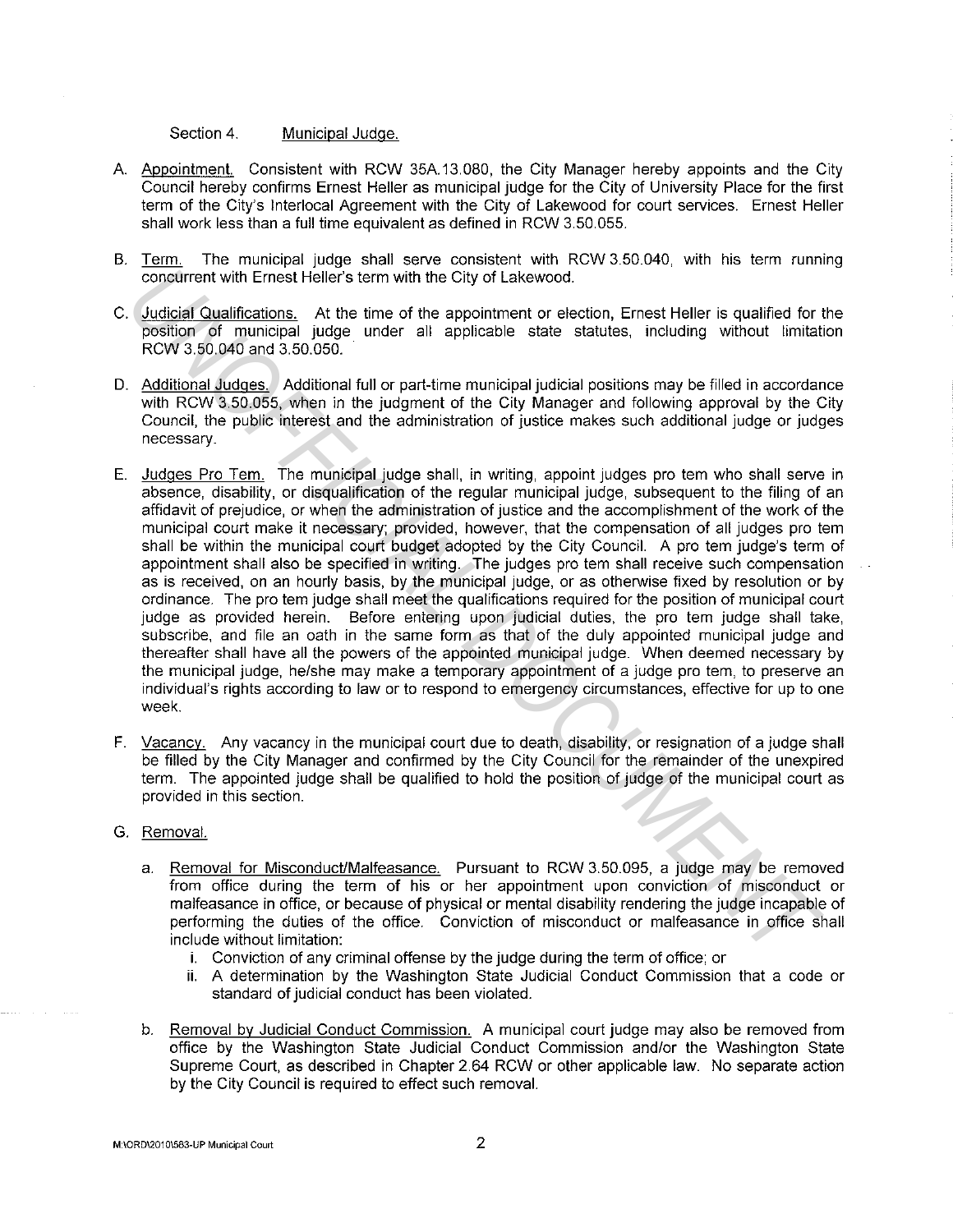H. Oath. Every judge of the municipal court, before entering upon the duties of the office, shall take and subscribe to the following oath or affirmation:

> I do solemnly swear (or affirm) that I will support the Constitution of the United States and the Constitution of the State of Washington, and that I will faithfully discharge the duties of the office of judge of the Municipal Court of the City of University Place according to the best of my ability.

The oath shall be filed in the office of the Pierce County Auditor and with the University Place City Clerk.

I. Compensation. Pursuant to RCW 3.50.080, the judge's compensation shall be set by the City Council by budget ordinance. Other terms of service may be set by separate agreement.

Section 5. Municipal Court Commissioner. Pursuant to RCW 3.50.075, municipal court commissioner(s) may be appointed by the judge so long as the compensation for such commissioner is within the municipal court budget adopted by the City Council. The commissioner shall serve at the pleasure of the judge.

Section 6. Sessions. The municipal court shall be open and shall hold such regular and special sessions as may be prescribed by the legislative body; provided that the municipal court shall not be open on nonjudicial days as established by state law. This section shall not prevent the judge from granting telephonic approval or entry of search warrants, issuing no-contact orders, or making determinations of probable cause, regardless of whether or not the municipal court is officially open. erk.<br>
Compensation, Pursuant to Rob and the Shot of the players compensation shall be set by the Courcillar behind the Rob and the Society of Courcillar Court Commissioner. Pursuant to RCW 3.50.075, municipal court Minicle

Section 7. Municipal Court Seal. The municipal court shall have a seal which shall be the vignette of George Washington, with the words "Seal of the Municipal Court of University Place, Washington" surrounding the vignette.

Section 8. Sentencing. The judge shall have the broadest authority and greatest discretion consistent with the University Place Municipal Code and applicable State law with respect to sentencing and probation. In matters of execution of sentence, deferral of sentence, continuing jurisdiction after sentencing and termination of probation, the judge shall be guided by applicable State law, such as RCW 3.50.300 through 3.50.340 and 3.50.440.

Section 9. Criminal process. All criminal process issued by the municipal court shall be consistent with RCW 3.50.425, shall be in the name of the State of Washington and run throughout the State, and be directed to and served by the chief of police or other police officer of any city or any sheriff in the State.

Section 10. Pleadings, Practice, and Procedure. Pleadings, practice, and procedure in cases not governed by statutes or rules specifically applicable to municipal courts shall be governed by RCW 3.50.450 and all other statutes and rules now existing or hereafter adopted governing pleadings, practice, and procedure applicable to district courts, including without limitation the Washington Rules for Courts of Limited Jurisdiction and Local Rules of the District Court for Pierce County.

Section 11. Other Court Rules and Processes. The City of University Place hereby adopts any and all other court rules and processes incorporated expressly or by reference in the approved lnterlocal Agreement with the City of Lakewood.

Section 12. References to State Statutes. All references in this Ordinance to State statutes, including, without limitation, Chapter 3.50 RCW, shall be deemed to incorporate by reference such State statutes, as now existing or hereafter adopted or amended.